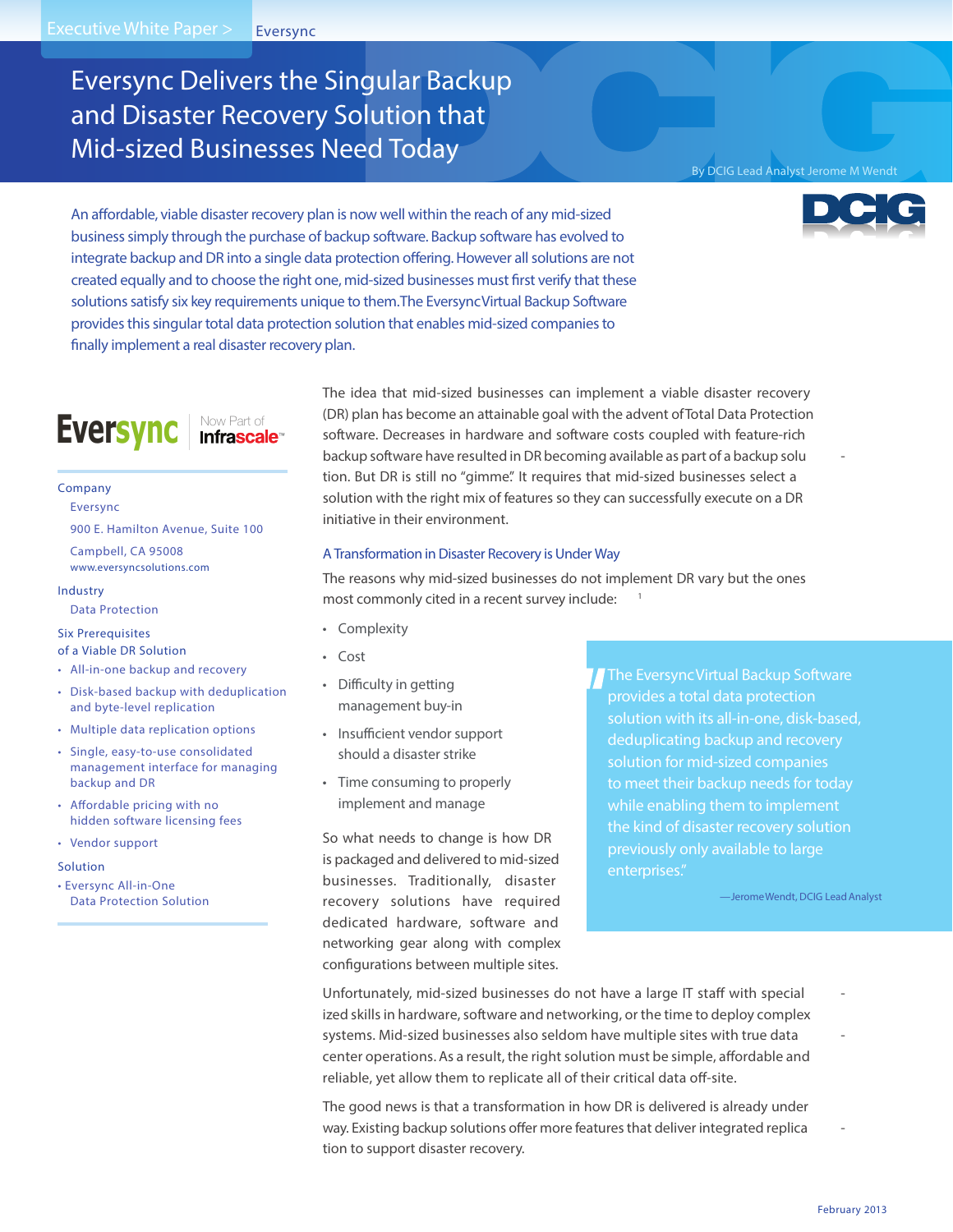But these solutions do *not* equally address the concerns outlined above. Some are too difficult to implement. Others cost too much. Some lack a clear-cut plan for support should a disaster strike while others are too complex to properly implement and manage. So to identify a viable DR solution that may be quickly implemented and meet their needs now and in the future, the solution needs to meet the following six requirements.

# Six Prerequisites of a Viable DR Solution

*1. All-in-one backup and recovery.* Mid-sized businesses lack both the time and expertise to first purchase and then assemble and configure the hardware and software needed to initially implement backup, much less a viable DR solution. So what they need is a solution that provides them with needed features that are well integrated to quickly move from installation to operation.

"All-in-one" backup and recovery software virtual appliances meet this definition. Virtual appliances are fundamentally changing how software is developed, distributed, deployed, and managed. Virtual appliances are self-contained with their application stacks customized and optimized for backup and recovery workloads and then embedded in the Operating System of choice.

Virtual appliances are also more secure and reliable than traditional software. By simply copying a set of files and powering on the virtual appliance *(.vmx file,)* an application is instantaneously available. Further, since virtual appliances include the operating system and necessary software components, they may use the virtual hardware that is provided and configured through the hypervisor so no testing needs to be performed by an IT Administrator.

The data protection software also needs to protect and recover both physical and virtual operating systems as well as being capable of bare metal backups and restores. It also should integrate with existing applications like Microsoft Exchange, SharePoint and SQL Server to provide recoverable data.

*2. Disk-based backup with deduplication and byte-level replication.* Backup to disk and deduplication have become necessities in delivering fast, efficient backups and recoveries. Disk facilitates the fast backup and recovery of data and applications while deduplication minimizes data stores so disk can be cost-effectively used in this role for storing backup data.

Deduplication also serves an important role in making offsite data replication possible. By first reducing data stores, deduplication minimizes the amount of data that needs to be sent over a WAN link.

Mid-sized businesses tend to have much more data than either small and home offices (SOHOs) or small and mid-sized businesses (SMBs) but are constrained by the same type of WAN connection, typically some form of DSL or businesslevel cable internet. This makes enterprise features such as byte-level replication critical to further minimize WAN traffic by only sending bytes within a file that have actually changed.

While byte-level replication is related to deduplication, even within a deduplicated block, only some of the bytes may change. When using byte-level replication only those changed bytes are transferred.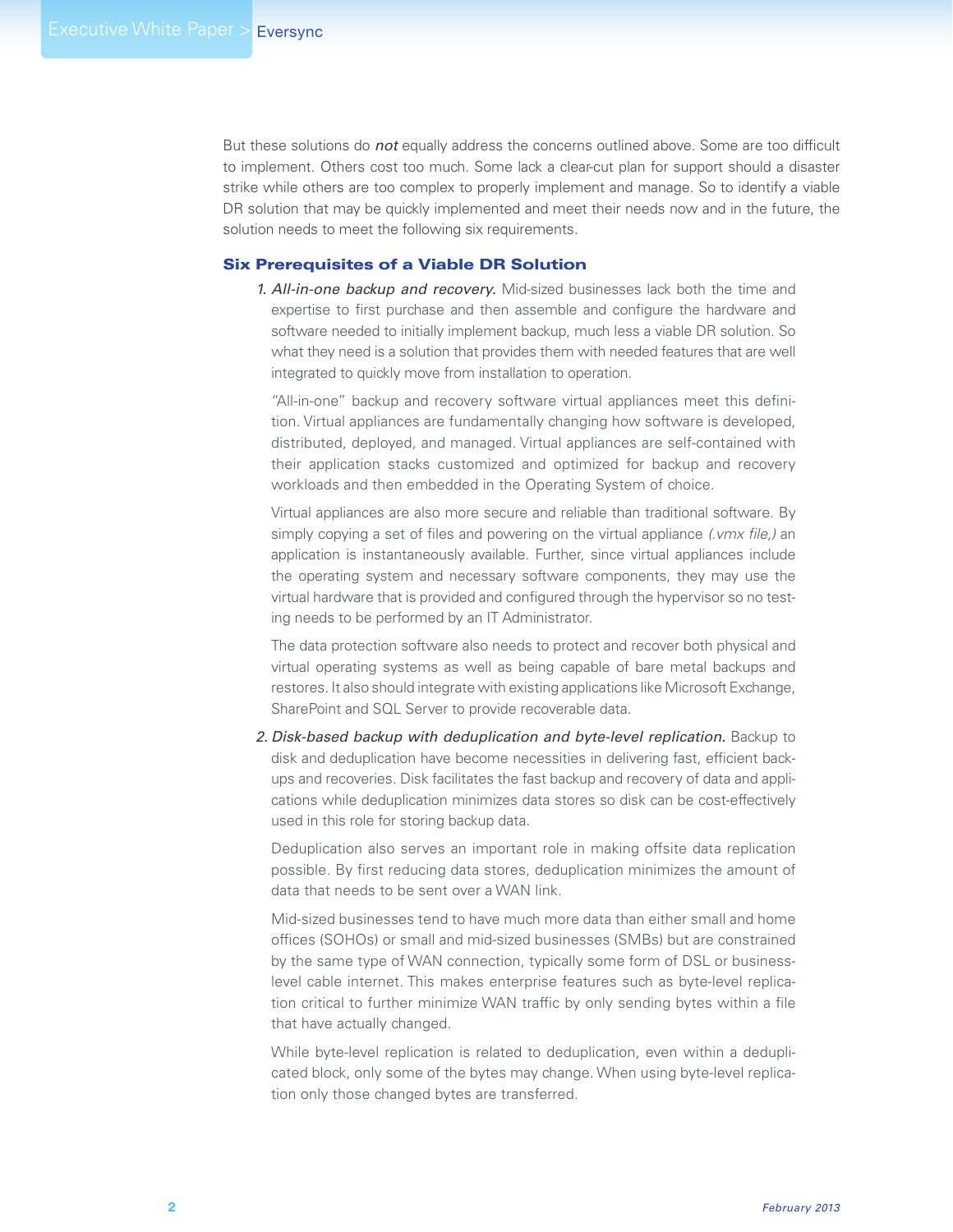

*3. Multiple data replication options.* Practical realities may preclude mid-sized businesses from replicating data offsite. These include: no secondary site to use as a target; too much data to initially replicate over a WAN link to seed the secondary site; and, too much data to retrieve over a WAN link to do a recovery. This is why an all-inone data protection solution needs multiple replication options.

It minimally needs to include an option to replicate data to removable disk media or a disk archive. Replicating data to a removable disk archive avoids the need to send inordinate amounts of data over a WAN link.

In this way a remote site may be initially seeded using data on the disk archive or conversely, if a recovery needs to occur, the data may be first copied to a disk archive and then taken to the recovery site. A local disk archive also gives those mid-sized businesses without a secondary site the option to replicate data to this disk archive and then physically move it offsite as they have in the past.

Ideally the DR solution will also include an option to replicate data over a WAN. Mid-sized businesses looking to minimize their handling of media will need optimized replication software to keep a remote site up-to-date while eliminating the need to regularly handle media.

As more mid-sized businesses look for ways to minimize their internal IT overhead and reduce fixed costs, an additional option for disaster recovery is replication to the cloud. This form of replication is particularly desirable for businesses that do not have a second site for replication but want to move away from the vaulting of data that requires human intervention and has slow recovery times. A total data protection solution should provide a path to replicate to the cloud.

*4. Single easy-to-use consolidated management interface for managing backup and DR.* Mid-sized businesses have over-burdened IT staff who do not have the time to become backup and replication experts. Implementing multi-site DR must be possible without increasing the management burden for that IT staff.

To facilitate this requirement, the solution should manage all features and replication sites from a single, consolidated interface that is easily accessible from any location for *"anytime, anywhere management."* In today's BYOD (Bring Your Own Device) world, this translates to a requirement for a web-based management interface and mobile application support.

*5. Affordable pricing with no hidden fees.* Software licensing costs and a mid-sized business' lack of knowledge as to what software features they may need have historically been key issues that have prevented mid-sized businesses from implementing a viable DR solution.

To rectify this, the software licensing fees for replication need to be transparent and simple to understand. The solution should eliminate per-server or per-client software licensing which would require ongoing budgeting as the IT environment evolves. In addition, the solution should provide a single licensing fee for as many of the integrated functions as possible to reduce its overall cost.

*6. Vendor Support.* This is an intangible that can be hard to measure until a disaster actually occurs. Clearly everyone wants, needs and expects their vendor to help